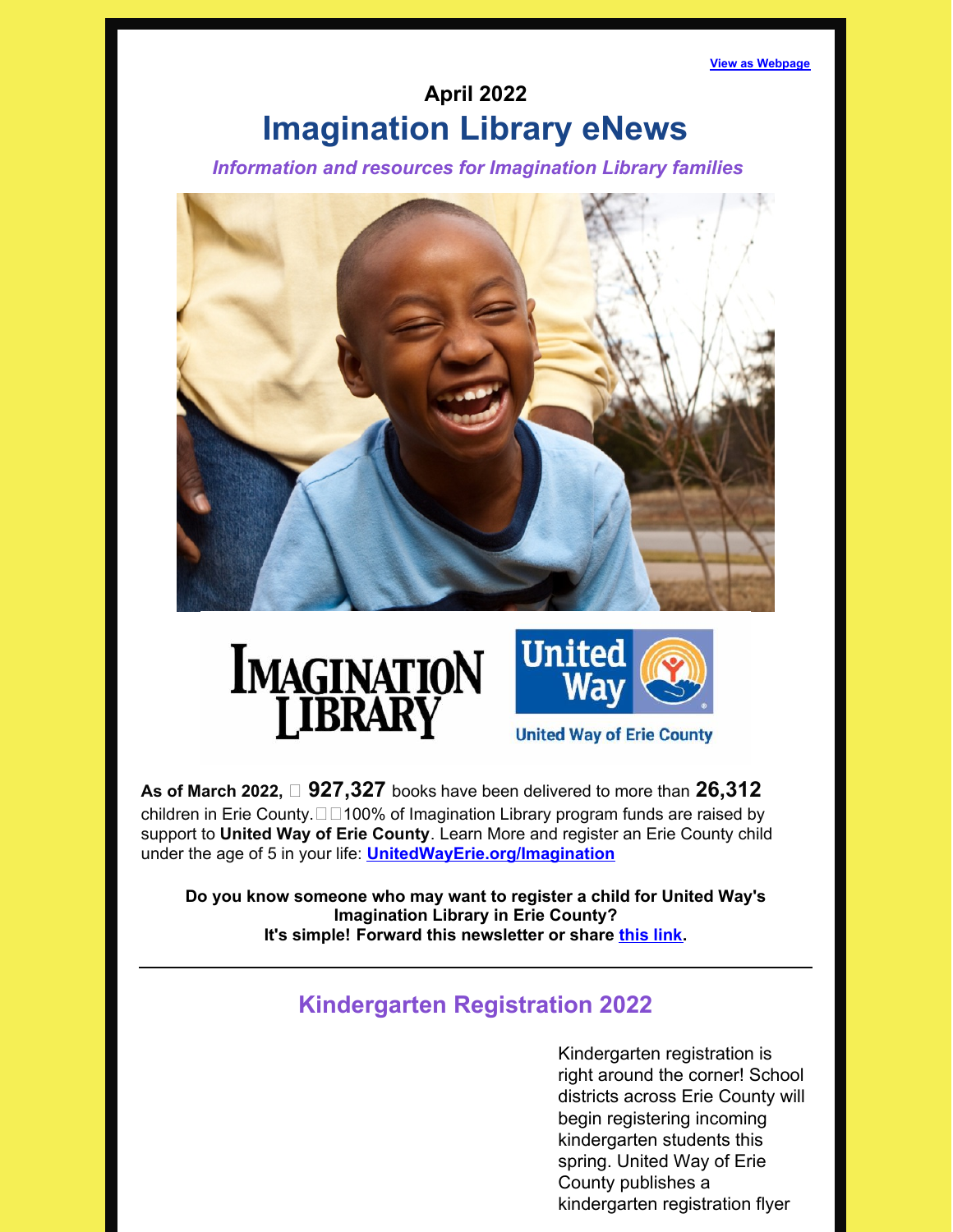# It's time to think about kindergarten registration



every year that lists important registration details for each school district. Keep an eye on our Kindergarten Registration **[page](https://www.unitedwayerie.org/our-impact/student-success/kindergarten-registration/)** for 2022 updated registration details or reach out to your school district directly.

### **Ready or Not Kindergarten, Here We Come!**

With kindergarten registration happening across Erie County, what better to kick off this important milestone than with some **[tips](https://www.naeyc.org/our-work/families/kindergarten-here-we-come)** to help you and your child prepare for kindergarten.

**TIPS:** *develop independence, focus on self-help skills, teach responsibility, develop and follow routines, read aloud, engage in literacy activities and acknowledge their feelings*

# **Imagination Library Book Spotlight**

#### Dandelion Magic *By Darren Farrell*

Jonah's nana has always told him that some dandelions are magical and can grant wishes.

When a wish turns Jonah into a pirate, it's up to the reader to help him navigate the choppy waters and all the great monsters he meets by blowing the wind, making faces and doing [raspberries.](https://www.youtube.com/watch?v=Kfwx18LRZw8) **Watch the read aloud!**



# **Keep Your Family Going This Month!**

#### **How to Help Kids Feel Loved and Lovable**

Children thrive when their caregivers, whether that is a parent, grandparent or teacher offer them consistent love and support. PBS Parents share four ideas for helping children feel loved and lovable. **[Learn](https://www.pbs.org/parents/thrive/how-to-help-kids-feel-loved-and-lovable) more**

#### **Talking to Toddlers: Communication Kids Will Actually Respond To**

Toddler communication is its own special language. Child Mind Institute asked a panel of experts what parents can do to make talking to toddlers more effective and less fraught. **[Learn](https://childmind.org/article/talking-to-toddlers/) more**

#### **12 Tips for Raising Confident Kids**

Our friends over at Child Mind Institute share 12 ways you can prepare children to feel capable and make the most of their skills and [talents.](https://childmind.org/article/12-tips-raising-confident-kids/) **Learn more**



*Check out United Way's Raising [Readers](https://calendar.google.com/calendar/u/0?cid=MTVtbzdqY241NzE4cWpoazd1aWZycGQxa29AZ3JvdXAuY2FsZW5kYXIuZ29vZ2xlLmNvbQ) calendar for FREE community and online offerings!*

Take a moment to plan which events may fit into your family schedule.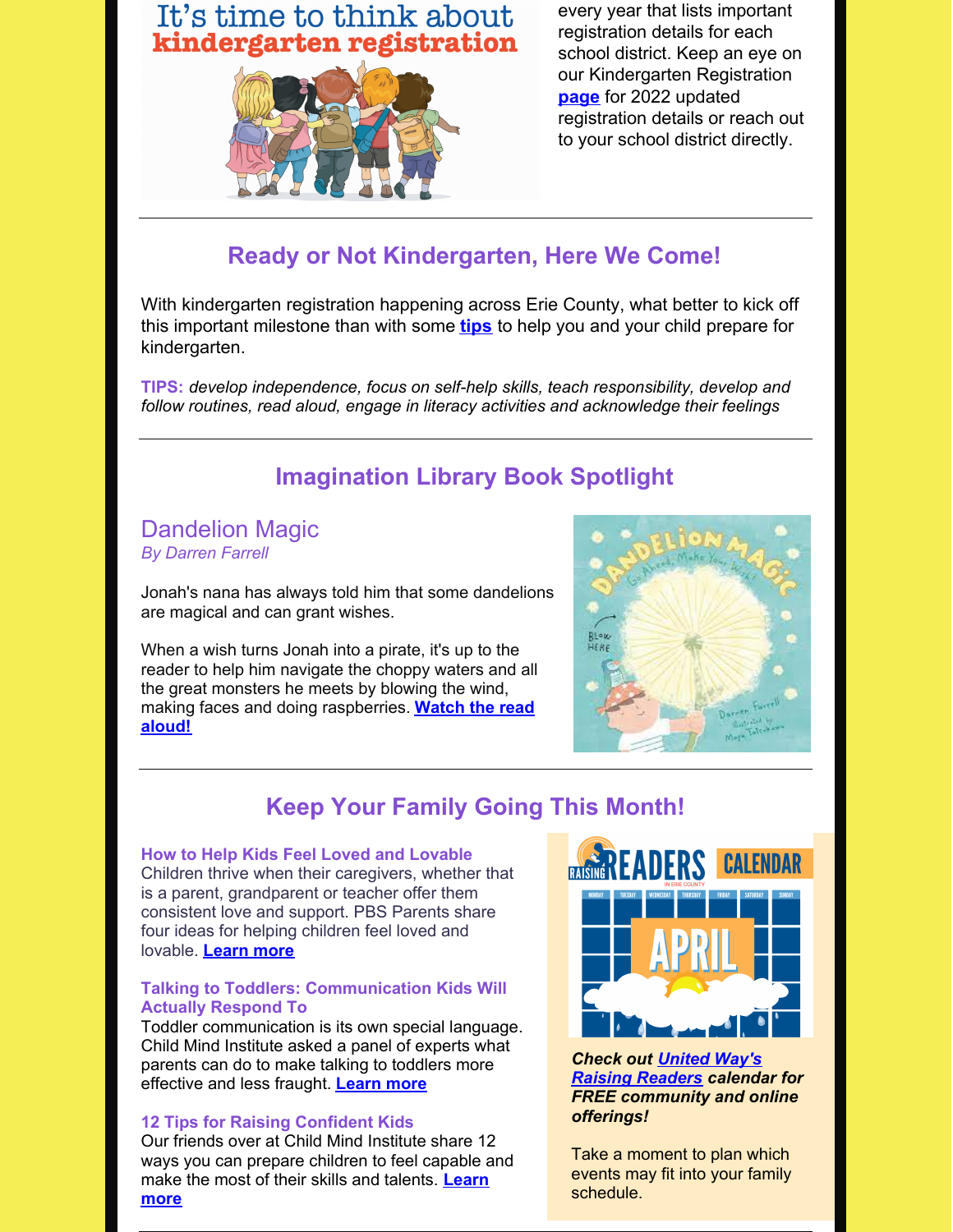### **Building Social and Emotional Skills at Home**

Our friends over at the National Association for the Education of Young Children (NAEYC) share suggestions for helping your child develop social and emotional skills at home.

These tips include: *use of puppets, thinking out loud, reading bedtime stories, doing a job together, playing games and preventing potential problems*. **[Learn](https://www.naeyc.org/our-work/families/building-social-emotional-skills-at-home) more**

### **Quality Early Care and Education Help is Available!**

Erie's Future Fund wants more children to be prepared for success in kindergarten and life. The Fund **provides scholarships to children from low-income families** to attend a high-quality early childhood education program within Erie County.

Through the federal Head Start program, Child Development Centers offers a free, full-day preschool program to 3-, 4- and 5 year-old children that includes breakfast, lunch, snack, and transportation at select locations. Families can learn more about the Head Start program by calling 814-480- 9505 or beginning their enrollment online at **[www.cdcenters.org/enroll-now](https://linkprotect.cudasvc.com/url?a=http%3a%2f%2fwww.cdcenters.org%2fenroll-now&c=E,1,MxtWmGsCpFggKrMshqzqzPorOVHXrTJTWe37yU-sn7w0BqkPgMRG1qxn6UEoPKGwX2L0HGtWoQsZd12Tw6RxQe925fh8kVtNZ8n6FwOBBl8,&typo=1)**.





If your family resides in Erie County, has an annual income at or below 185 percent of the poverty level and have a child who will be attending kindergarten in one or two years, your child may be eligible for these scholarships! Learn more about quality early care **[here](https://files.constantcontact.com/0ac743e7001/98b9e58c-1283-4f48-88fa-ee398b79c64f.pdf?rdr=true)**.

### **Erie Family Center's Diaper Depot**



Thanks to **[support](https://www.unitedwayerie.org/the-latest/blog/united-way-announces-grant-funding-to-erie-family-centers-diaper-depot)** from United Way of Erie County, the Erie Family Center's Diaper Depot is now countywide and expanding! Be sure to check out the Erie Family Center for complete information on upcoming Diaper Depot distribution events. **[Learn](https://www.facebook.com/pg/eriefamilycenter.org/events/?ref=page_internal) more**



#### **Important Information**

- Learning is [Everywhere:](https://papromiseforchildren.com/learning-is-everywhere/learning-is-everywhere-april/) **In the Doctor's Office**
- Grab your family clothes, toys, and books at **Erie Free [Store](https://www.eriefreestore.com/)**, open Mondays 4:30 to 7 p.m.!
- Need help finding quality early learning information? Get to know the **Early Learning [Resource](http://www.nwirelrc.org/?fbclid=IwAR3L_LvX4jbLS79g9LvIDXibCiPoDeeHvL9-rIqeliJTiLm3AsoPLWCT8tM) Center - Region 1**
- **Keep on [reading](http://www.erielibrary.org/) for free, check out your local public library!**